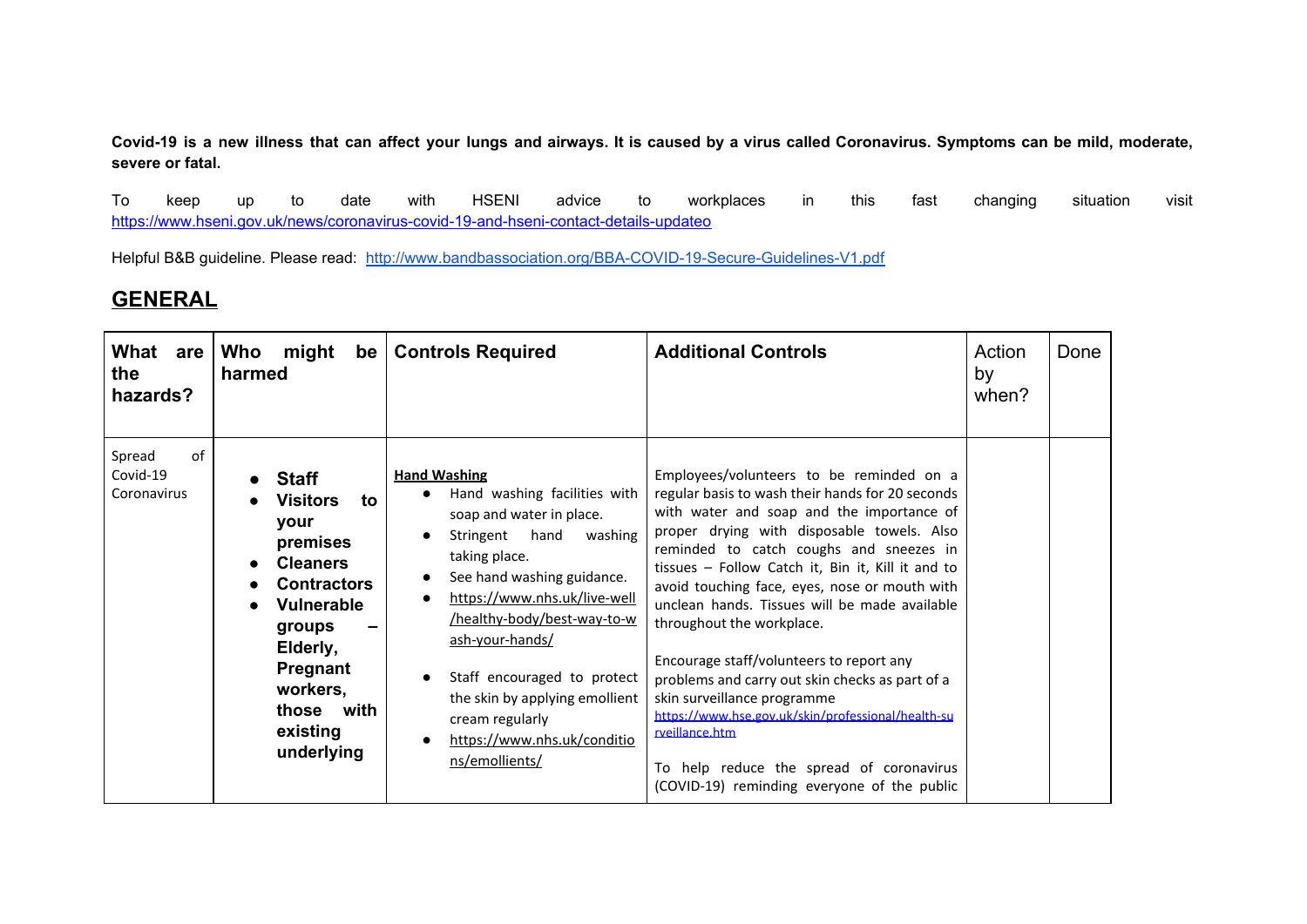| health<br>conditions<br>Anyone else<br>who<br>physically<br>comes<br>in.<br>contact with<br>in.<br>you<br>relation<br>to<br>your<br><b>business</b> | Gel sanitisers in any area<br>where washing facilities not<br>readily available<br>Cleaning<br>Frequently cleaning and disinfecting<br>objects and surfaces that are touched<br>regularly particularly in areas of high<br>use such as door handles, light<br>switches,<br>reception area using<br>appropriate cleaning products and<br>methods.                                                                                                                                                                                        | health<br>advice<br>https://www.publichealth.hscni.net/news/covi<br>d-19-coronavirus<br>Posters, leaflets and other materials are<br>available for display.<br>https://www.gov.uk/government/publications/<br>guidance-to-employers-and-businesses-about-c<br>$ovid-19$                                                |  |
|-----------------------------------------------------------------------------------------------------------------------------------------------------|-----------------------------------------------------------------------------------------------------------------------------------------------------------------------------------------------------------------------------------------------------------------------------------------------------------------------------------------------------------------------------------------------------------------------------------------------------------------------------------------------------------------------------------------|------------------------------------------------------------------------------------------------------------------------------------------------------------------------------------------------------------------------------------------------------------------------------------------------------------------------|--|
|                                                                                                                                                     | <b>Social Distancing</b><br>Social Distancing<br>-Reducing the<br>number of persons in any work area<br>to comply with the 2-metre (6.5 foot)<br>gap recommended by the Public<br><b>Health Agency</b><br>https://www.publichealth.hscni.net/n<br>ews/covid-19-coronavirus<br>https://www.gov.uk/government/pub<br>lications/covid-19-guidance-on-social-<br>distancing-and-for-vulnerable-people<br>Redesigning processes to ensure social<br>distancing in place.<br>Conference calls to be used instead of<br>face to face meetings. | Rigorous checks will be carried out by line<br>managers to ensure that the necessary<br>procedures are being followed.<br>Staff/volunteers to be reminded on a daily basis<br>of the importance of social distancing both in<br>the workplace and outside of it.<br>Management checks to ensure this is adhered<br>to. |  |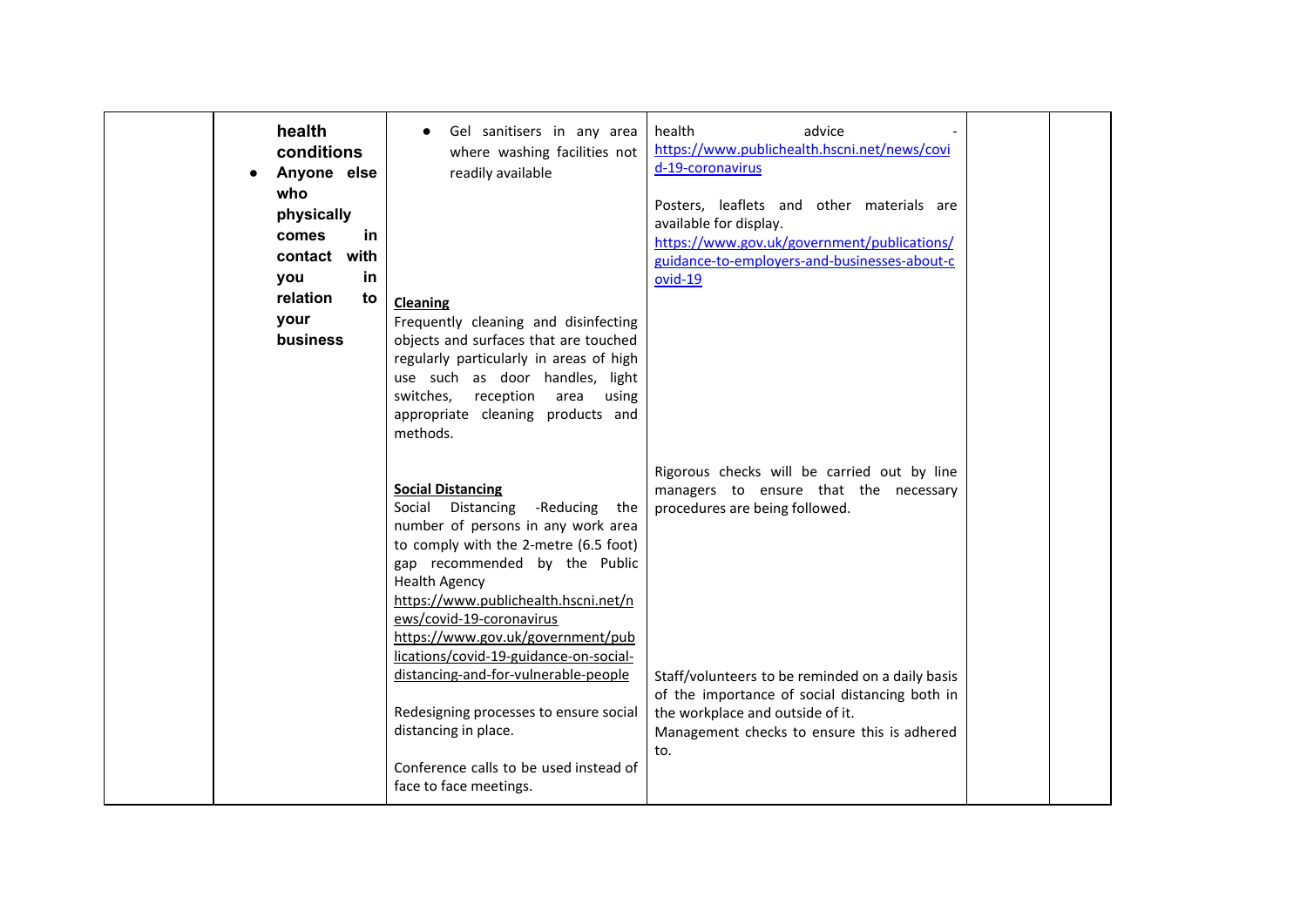|  | Ensuring sufficient rest breaks for<br>staff.<br>Social distancing also to be adhered to<br>in canteen area and smoking area.<br><b>Wearing of Gloves</b><br>Where Risk Assessment identifies<br>wearing of gloves as a requirement of<br>the job, an adequate supply of these<br>will be provided. Staff will be<br>instructed on how to remove gloves<br>carefully to reduce contamination and<br>how to dispose of them safely. |                                                                                                         |  |
|--|------------------------------------------------------------------------------------------------------------------------------------------------------------------------------------------------------------------------------------------------------------------------------------------------------------------------------------------------------------------------------------------------------------------------------------|---------------------------------------------------------------------------------------------------------|--|
|  | <b>RPE</b><br>Public Health guidance on the use of<br>PPE (personal protective equipment)<br>to protect against COVID-19 relates to<br>health care settings. In all other<br>settings individuals are asked to<br>observe social distancing measures<br>and practice good hand hygiene<br>behaviours<br>Where RPE is a requirement for risks<br>associated with the work undertaken<br>the following measures will be<br>followed- | Staff/volunteers to be reminded that wearing of<br>gloves is not a substitute for good hand<br>washing. |  |
|  | Tight-fitting respirators (such as<br>disposable FFP3 masks and reusable<br>half masks) rely on having a good seal                                                                                                                                                                                                                                                                                                                 |                                                                                                         |  |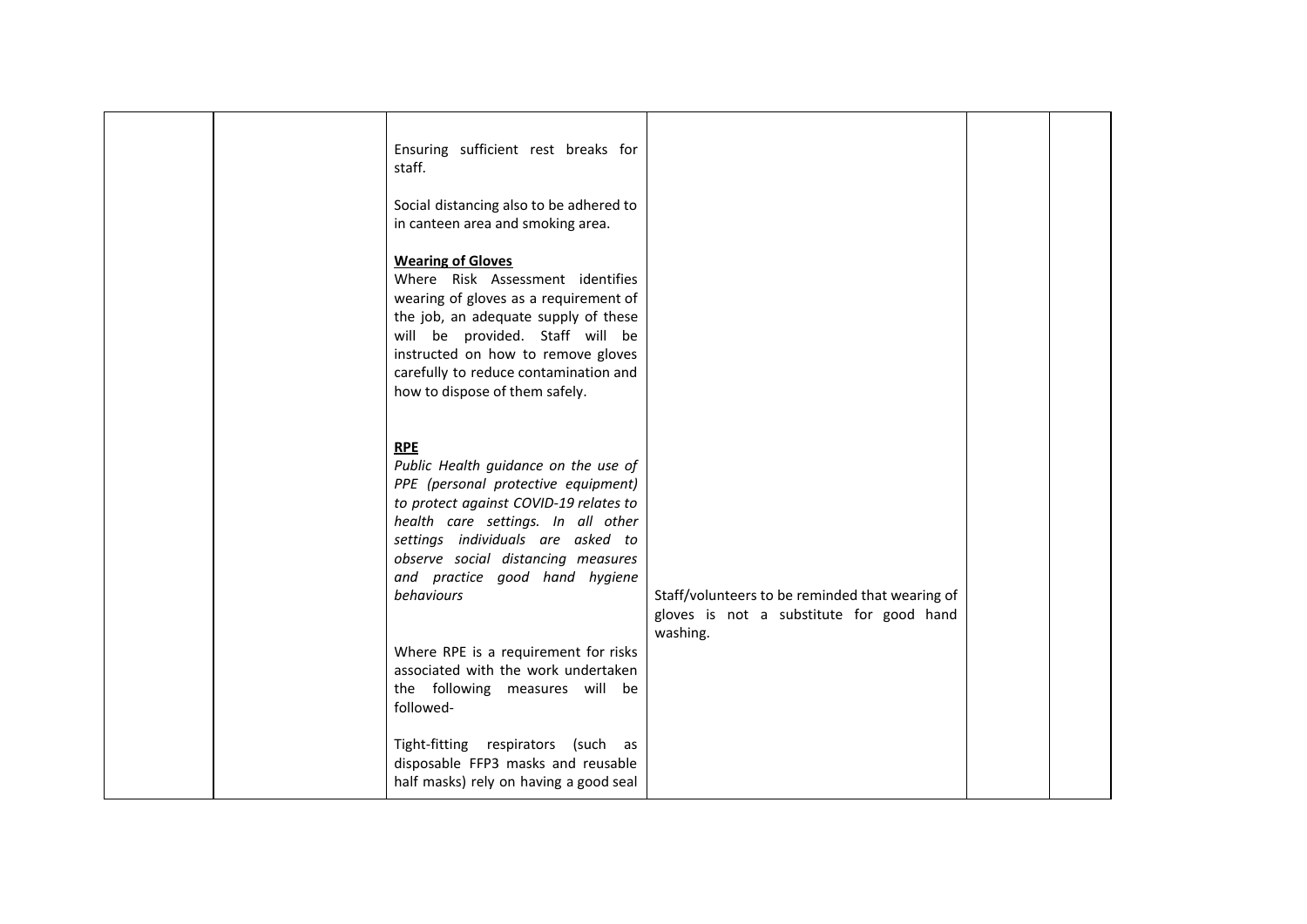|  | with the wearer's face. A face fit test<br>will be carried out to ensure the<br>respiratory protective equipment<br>(RPE) can protect the wearer.<br>Wearers must be clean shaven.<br><b>Symptoms of Covid-19</b><br>If anyone becomes unwell with a new<br>continuous<br>cough<br>or<br>a<br>high<br>temperature in the workplace they<br>will be sent home and advised to<br>follow the stay at home guidance.<br>Line managers will maintain regular<br>contact with staff members during<br>this time.<br>If a member of a group develops Covid<br>symptoms whilst at sadeh they should<br>notify the NHS and be tested. The<br>whole group should leave Sadeh and<br>each person should self isolate for 14<br>days unless the person tested shows a<br>negative test for the virus.<br>If a member of a group who has been<br>at Sadeh subsequently develops<br>symptoms within 14 days of leading<br>Sadeh and tests positive they should<br>notify Sadeh and each person who | To minimise the risk of transmission of<br>COVID-19 during face-fit testing the following<br>additional measures should be carried out -<br>Both the fit tester and those being fit tested<br>should wash their hands before and after the<br>test.<br>Those being fit tested with non-disposable<br>masks should clean the mask themselves before<br>and immediately after the test using a suitable<br>disinfectant cleaning wipe (check with<br>manufacturer to avoid damaging the mask).<br>Test face pieces that cannot be adequately<br>disinfected (e.g. disposable half masks) should<br>not be used by more than one individual.<br>Fit testers should wear disposable gloves when<br>undertaking cleaning of the tubes, hoods etc.<br>and ensure they remove gloves following the<br>correct procedure (PDF)<br>Reference<br>https://www.hse.gov.uk/news/face-mask-ppe-r<br>pe-coronavirus.htm<br>Internal communication channels and cascading<br>of messages through line managers will be<br>carried out regularly to reassure and support |  |
|--|--------------------------------------------------------------------------------------------------------------------------------------------------------------------------------------------------------------------------------------------------------------------------------------------------------------------------------------------------------------------------------------------------------------------------------------------------------------------------------------------------------------------------------------------------------------------------------------------------------------------------------------------------------------------------------------------------------------------------------------------------------------------------------------------------------------------------------------------------------------------------------------------------------------------------------------------------------------------------------------|---------------------------------------------------------------------------------------------------------------------------------------------------------------------------------------------------------------------------------------------------------------------------------------------------------------------------------------------------------------------------------------------------------------------------------------------------------------------------------------------------------------------------------------------------------------------------------------------------------------------------------------------------------------------------------------------------------------------------------------------------------------------------------------------------------------------------------------------------------------------------------------------------------------------------------------------------------------------------------------------------------------------------------------------------------|--|
|  | lives at Sadeh should self isolate (not<br>just maintain social distance) for 14<br>days.                                                                                                                                                                                                                                                                                                                                                                                                                                                                                                                                                                                                                                                                                                                                                                                                                                                                                            | employees in a fast changing situation.                                                                                                                                                                                                                                                                                                                                                                                                                                                                                                                                                                                                                                                                                                                                                                                                                                                                                                                                                                                                                 |  |
|  |                                                                                                                                                                                                                                                                                                                                                                                                                                                                                                                                                                                                                                                                                                                                                                                                                                                                                                                                                                                      |                                                                                                                                                                                                                                                                                                                                                                                                                                                                                                                                                                                                                                                                                                                                                                                                                                                                                                                                                                                                                                                         |  |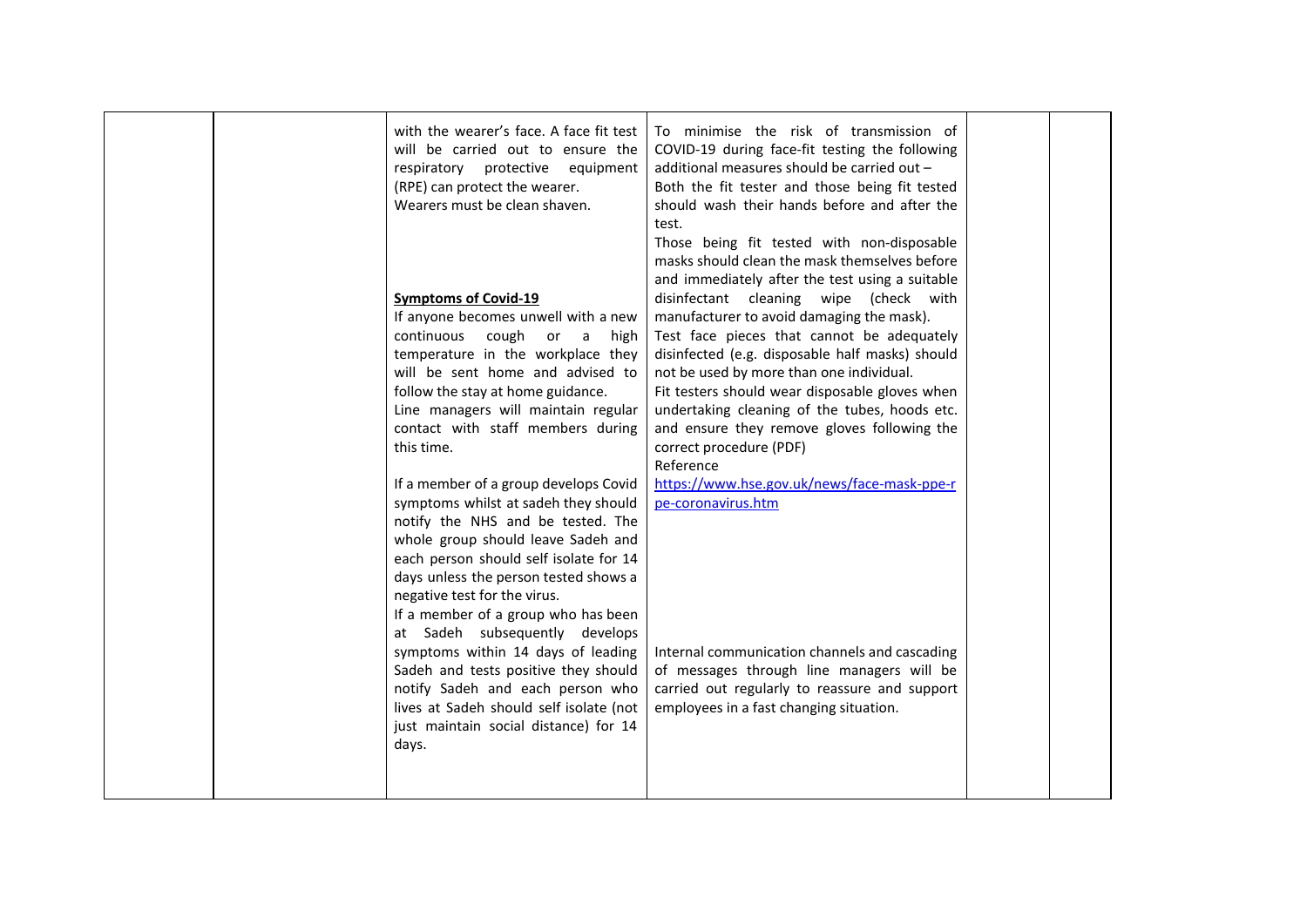|  | <b>Mental Health</b><br>Management will promote mental<br>health & wellbeing awareness to staff<br>during the Coronavirus outbreak and<br>will offer whatever support they can<br>to help<br>Reference -<br>https://www.mind.org.uk/information<br>-support/coronavirus-and-your-wellbe<br>ing/<br>www.hseni.gov.uk/stress | Line managers will offer support to staff who<br>are affected by Coronavirus or has a family<br>member affected.<br>Communicate with companies we deliver<br>to/from to ensure welfare facilities will be<br>available to our drivers. Allowing delivery<br>drivers adequate breaks to avail of proper<br>welfare facilities. |  |
|--|----------------------------------------------------------------------------------------------------------------------------------------------------------------------------------------------------------------------------------------------------------------------------------------------------------------------------|-------------------------------------------------------------------------------------------------------------------------------------------------------------------------------------------------------------------------------------------------------------------------------------------------------------------------------|--|
|  |                                                                                                                                                                                                                                                                                                                            | Regular communication of mental health<br>information and open door policy for those who<br>need additional support.                                                                                                                                                                                                          |  |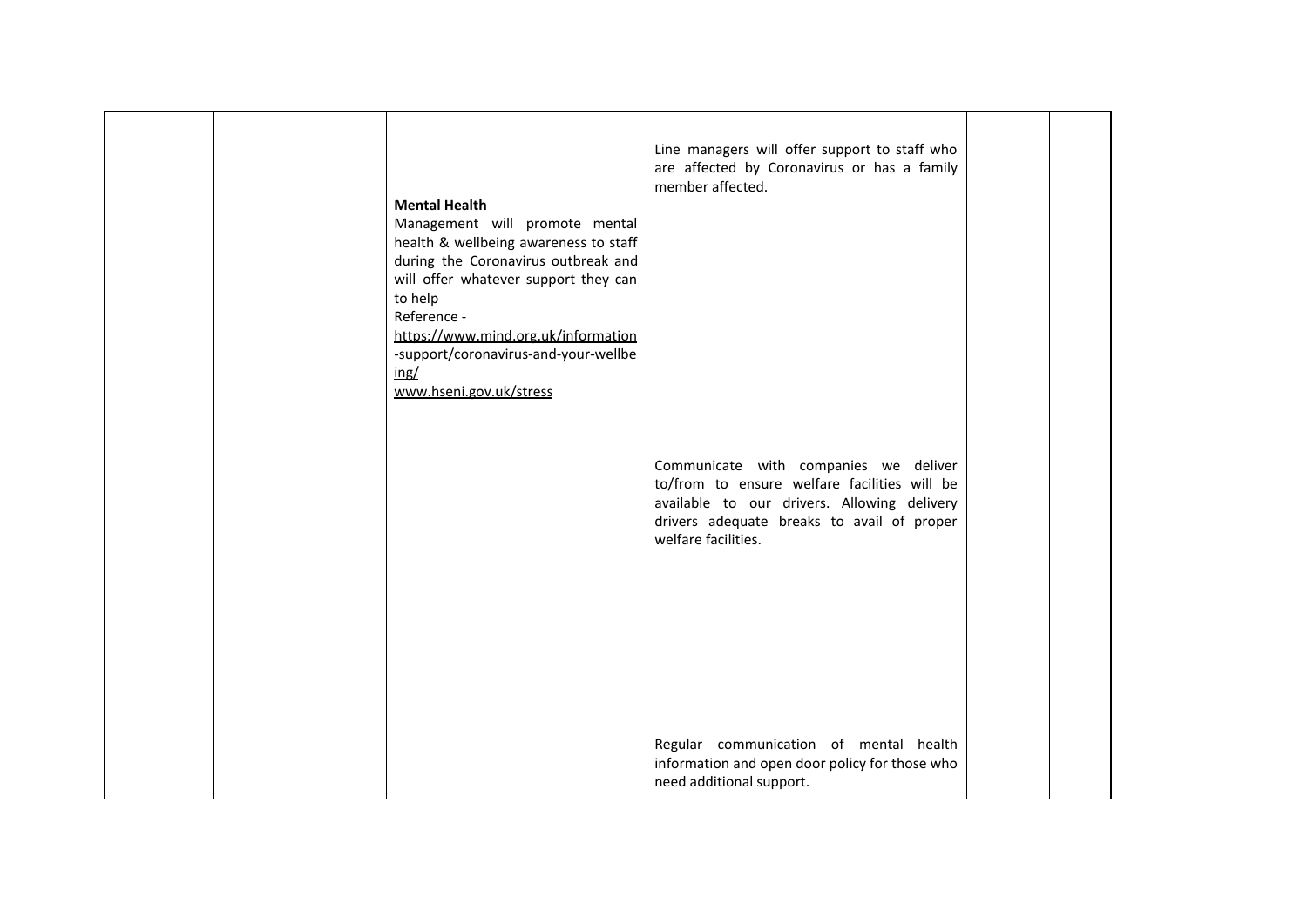| What are the hazards?                                       | Who might be harmed                             | <b>Controls Required</b>                                                                                                                                                                                                                                                                                                                                                                                                                                                                                                                                                                                                                                                                                                                                                                                                                                                                               | Action by when? | Done |
|-------------------------------------------------------------|-------------------------------------------------|--------------------------------------------------------------------------------------------------------------------------------------------------------------------------------------------------------------------------------------------------------------------------------------------------------------------------------------------------------------------------------------------------------------------------------------------------------------------------------------------------------------------------------------------------------------------------------------------------------------------------------------------------------------------------------------------------------------------------------------------------------------------------------------------------------------------------------------------------------------------------------------------------------|-----------------|------|
| Interacting with groups : arrival,<br>departure and cooking | Bryan and Chantal<br>Other staff and volunteers | Bryan will give the fire/health and<br>$\blacksquare$<br>safety talk to the leader only. The<br>leader will sign papers from a safe<br>distance with appropriate PPE.<br>The fire/health/safety talk will have<br>been sent to the group in advance as<br>well.<br>No one else should have contact with<br>the group onsite except if we are<br>organising workshops (see below)<br>If the group is catered for, Bryan and<br>Chantal will put the food on a trolley<br>and leave it for the group. No-one<br>from the group is allowed in the<br>kitchen except to turn on the ovens at<br>an agreed time when Bryan and<br>Chantal are not in the kitchen.<br>Noone will enter the bedrooms or the<br>house during the group's stay. If<br>something is broken, the group is to<br>ring Bryan who will see to the issue in<br>an emergency only. This is to be<br>outlined to the groups in advance. |                 |      |